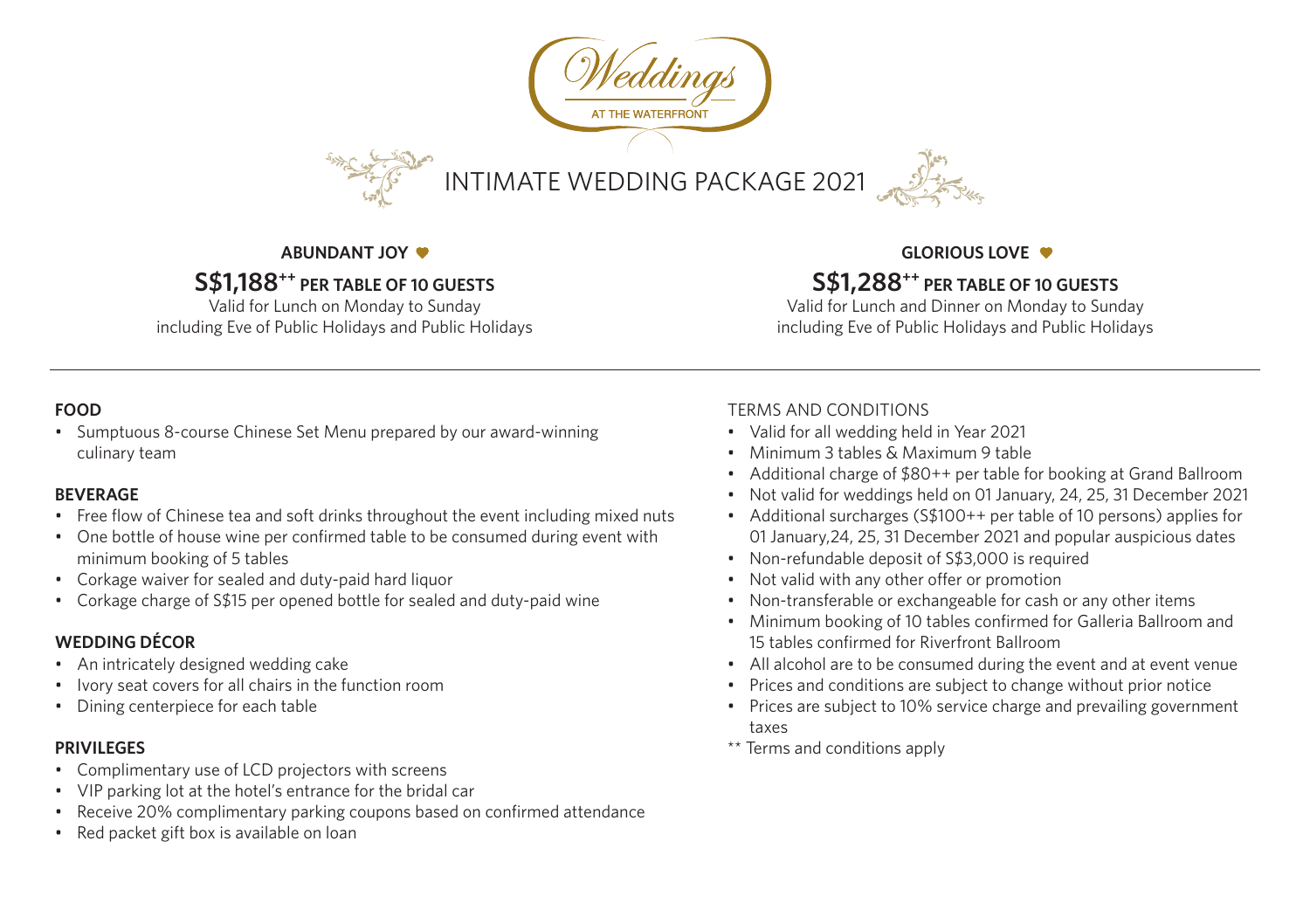

#### **APPETISER**

Choose five (5) items from the below selections:

- Salad Prawn
- Squid
- Jellyfish
- Water Chestnut Shrimp Roll
- Almond Seafood Ball
- Maki
- Roast Duck
- Pan-fried Vegetarian Bean Curd Roll
- Sushi
- Salmon Toast
- Top Shell
- Eel Sushi

Choose one (1) item from each course stated below:

## **SOUP**

- • 京 燒 濃 湯 魚 肚 四 寶 羹 Braised Fish Maw Soup with Four Treasures
- • 雲 南 野 生 菌 炖 雞 湯 Double-boiled Chicken Soup with Black Truffle

#### **MEAT**

## • 成 都 麻 辣 酱 酥 雞

Braised Chicken flavoured served with Sesame and Garlic Spicy Sauce

• 玉 葉 脆 蒜 香 妃 雞 Roasted Crispy Chicken flavored with Deep-fried Garlic and Curry Leaves

#### **SEAFOOD**

- • 酥 炸 百 花 蚧 鉗 配 青 木 瓜 沙 律 Deep-fried Crab Claw coated with Minced Prawn with Thai Papaya
- 黑椒醬崧子彩蝦仁 Stir-fried Prawn with Pine Nuts in Pepper Sauce topped with Salmon Roe

## **VEGETABLES**

- • 蚝 皇 鸳 鸯 菇 扒 翠 園 蔬 Braised Duet Mushroom with Seasonal Vegetables
- 瑤 柱 碧 綠 鴛 鴦 菇 Duet Mushrooms and Conpoy with Seasonal Vegetables

#### **FISH**

- • 芥 茉 奶 油 醬 煎 鮭 魚 件 Salmon Fillet with Horseradish Cream Sauce
- • 翠 芹 味 噌 酱 蒸 金 目 鱸 Steamed Fresh Seabass in Japanese Shiro Miso and Celery Sauce

## **NOODLES**

- • 鮑 汁 香 炒 水 晶 麵 Stewed Glass Vermicelli with Assorted Vegetables in Abalone Sauce
- • 蝦 湯 韭 黃 燴 乌 东 面 Stewed Udon Noodles with Yellow Chives in Prawn Stock

## **DESSERT**

• 金 薯 蓮 子 芝 麻 露

Sweetened Black Sesame Cream with Lotus Seeds and Sweet Potato

• 金瓜福果甜芋泥 Sweetened Yam Paste with Pumpkin and Gingko Nuts